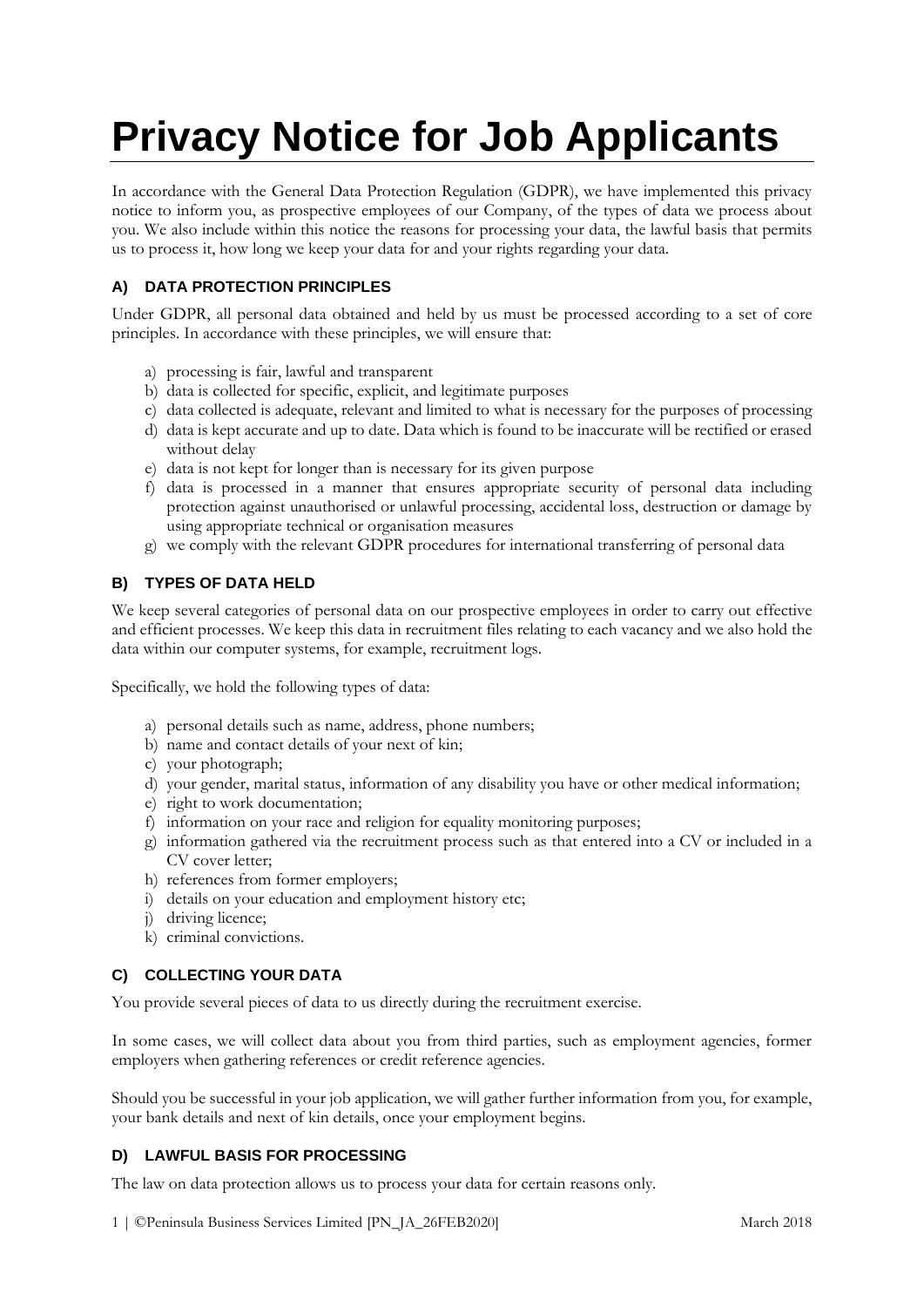The information below categorises the types of data processing we undertake and the lawful basis we rely on.

| Activity requiring your data                     | Lawful basis             |
|--------------------------------------------------|--------------------------|
| Carrying out checks in relation to your right to | Legal obligation         |
| work in the UK                                   |                          |
| Making reasonable adjustments for disabled       | Legal obligation         |
| employees                                        |                          |
| Making recruitment decisions in relation to both | Our legitimate interests |
| initial and subsequent employment e.g. promotion |                          |
| Making decisions about salary and other benefits | Our legitimate interests |
| Making decisions about contractual benefits to   | Our legitimate interests |
| provide to you                                   |                          |
| Assessing training needs                         | Our legitimate interests |
| Dealing with legal claims made against us        | Our legitimate interests |
| Preventing fraud                                 | Our legitimate interests |

## **E) SPECIAL CATEGORIES OF DATA**

Special categories of data are data relating to your:

- a) health
- b) sex life
- c) sexual orientation
- d) race
- e) ethnic origin
- f) political opinion
- g) religion
- h) trade union membership
- i) genetic and biometric data.

We carry out processing activities using special category data:

- a) for the purposes of equal opportunities monitoring
- b) to determine reasonable adjustments

Most commonly, we will process special categories of data when the following applies:

- a) you have given explicit consent to the processing
- b) we must process the data in order to carry out our legal obligations
- c) we must process data for reasons of substantial public interest
- d) you have already made the data public.

# **F) FAILURE TO PROVIDE DATA**

Your failure to provide us with data may mean that we are unable to fulfil our requirements for entering into a contract of employment with you. This could include being unable to offer you employment, or administer contractual benefits.

## **G) CRIMINAL CONVICTION DATA**

We will only collect criminal conviction data where it is appropriate given the nature of your role and where the law permits us. This data will usually be collected at the recruitment stage, however, may also be collected during your employment. We use criminal conviction data to determine your suitability, or your continued suitability for the role. We rely on the lawful basis of our legitimate interests to process this data.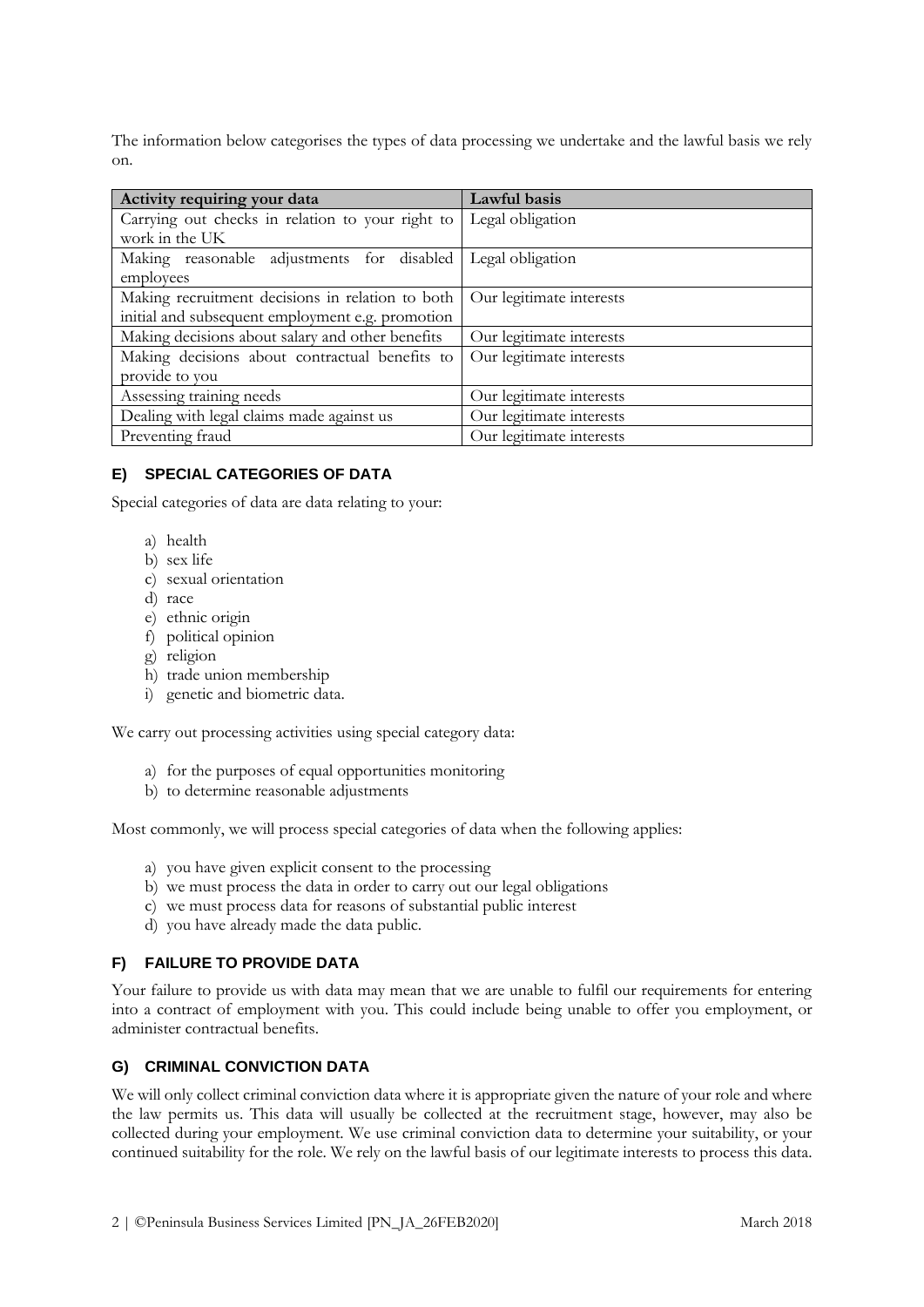#### **H) WHO WE SHARE YOUR DATA WITH**

Employees within our company who have responsibility for recruitment will have access to your data which is relevant to their function. All employees with such responsibility have been trained in ensuring data is processing in line with GDPR.

Data is shared with third parties within the organisation to determine suitability for the role applied for.

We may also share your data with third parties as part of a Company sale or restructure, or for other reasons to comply with a legal obligation upon us. We have a data processing agreement in place with such third parties to ensure data is not compromised. Third parties must implement appropriate technical and organisational measures to ensure the security of your data.

We do not share your data with bodies outside of the European Economic Area.

#### **I) PROTECTING YOUR DATA**

We are aware of the requirement to ensure your data is protected against accidental loss or disclosure, destruction and abuse. We have implemented processes to guard against such.

## **J) RETENTION PERIODS**

We only keep your data for as long as we need it for, which, in relation to unsuccessful candidates, is six months to a year.

If your application is not successful and we have not sought consent or you have not provided consent upon our request to keep your data for the purpose of future suitable job vacancies, we will keep your data for six months once the recruitment exercise ends.

If we have sought your consent to keep your data on file for future job vacancies, and you have provided consent, we will keep your data for nine months once the recruitment exercise ends. At the end of this period, we will delete or destroy your data, unless you have already withdrawn your consent to our processing of your data in which case it will be deleted or destroyed upon your withdrawal of consent.

Where you have provided consent to our use of your data, you also have the right to withdraw that consent at any time. This means that we will stop processing your data and there will be no consequences of withdrawing consent.

If your application is successful, your data will be kept and transferred to the systems we administer for employees. We have a separate privacy notice for employees, which will be provided to you.

#### **K) AUTOMATED DECISION MAKING**

Automated decision making means making decision about you using no human involvement e.g. using computerised filtering equipment. No decision will be made about you solely on the basis of automated decision making (where a decision is taken about you using an electronic system without human involvement) which has a significant impact on you.

# **L) YOUR RIGHTS**

You have the following rights in relation to the personal data we hold on you:

- a) the right to be informed about the data we hold on you and what we do with it;
- b) the right of access to the data we hold on you. We operate a separate Subject Access Request policy and all such requests will be dealt with accordingly;
- c) the right for any inaccuracies in the data we hold on you, however they come to light, to be corrected. This is also known as 'rectification';
- d) the right to have data deleted in certain circumstances. This is also known as 'erasure';
- e) the right to restrict the processing of the data;